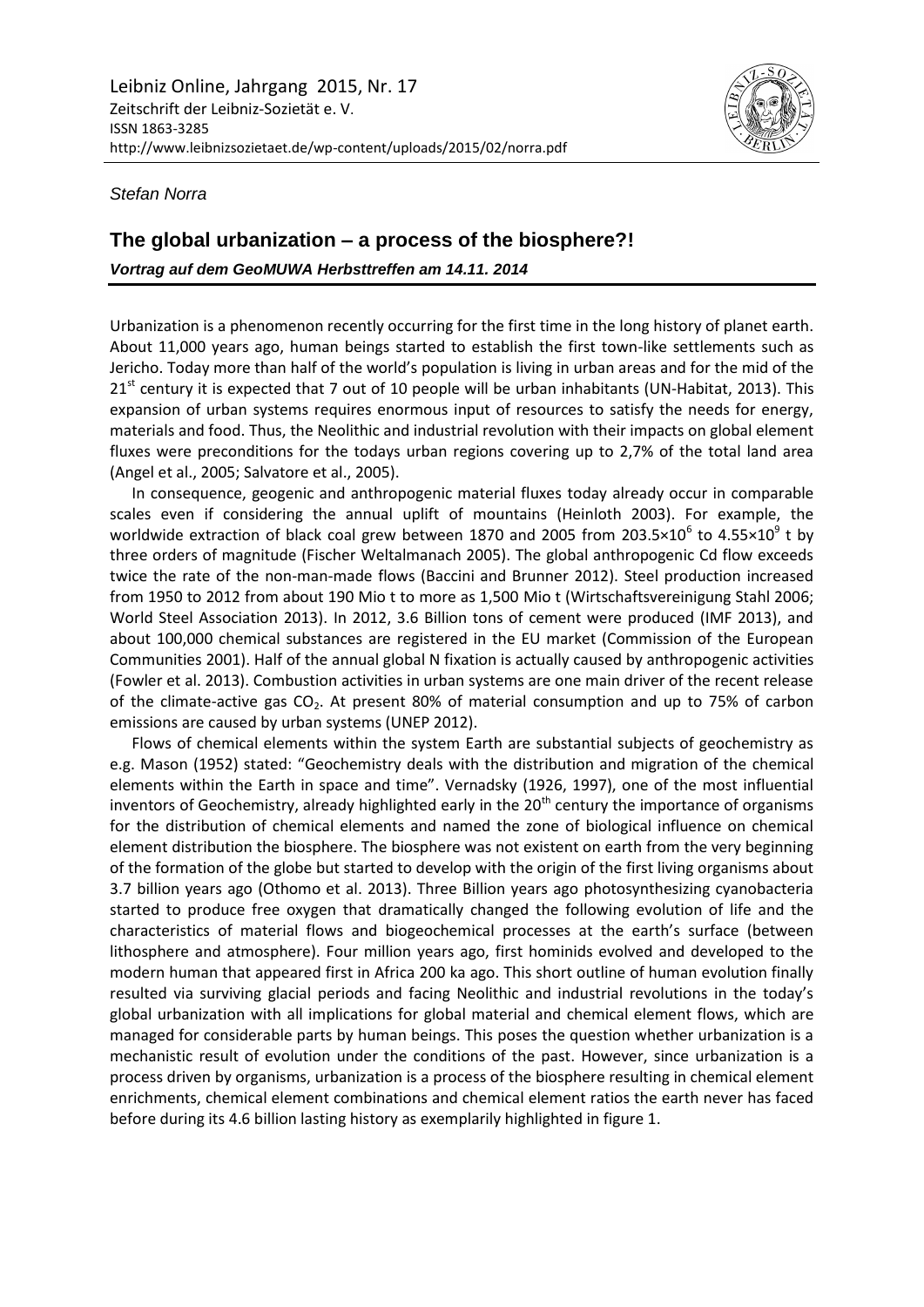

*Fig. 1: Left - chemical composition of an average automobile of 1.5 t compared with respective concentrations in selected lithological formations (data from Burg and Benzinger 1984; Franke 1987; Wutz, 1982; compiled in Baccini and Brunner 1991, and from Krauskopf and Bird 1995). Right - chemical composition of a two family house compared with respective concentrations in selected lithological formations (data from Rößler and Lange 1972, Baccini and Brunner 1991, Krauskopf and Bird 1995).*

According to fundamental principles of geochemistry, which were invented by Goldschmidt (Goldschmidt 1923), that describe the association of chemical elements within different envelopes or spheres of the system earth, the anthropogenic impact on distribution of chemical elements results in the formation of the anthroposphere (Rößler and Lange 1972, Baccini and Brunner 1991). The anthroposphere can be separated into two zones of anthropogenic influence on element fluxes, which are the agrosphere (Krishna 2003) and the astysphere (Norra 2009, 2012), and for some extend both spheres superimpose each other (fig. 2). In Greek language asty is the opposite of agros. Agros is describing society's farming sector and asty the physical properties of urban systems.



*Fig. 2: non-scalar sketch of spheres. Left – the biosphere between atmosphere and lithosphere. Right – the composition of the anthroposphere as part of the biosphere.*

Like other organisms before, human beings are changing the global element flows creating ecosystems (also urban systems are ecosystems) appropriate to guarantee the survival of more than 7 billion individuals. However, the resource consumption to sustain the current processes in the anthroposphere negatively effects the natural ecosystems with respect to climate stability, air, water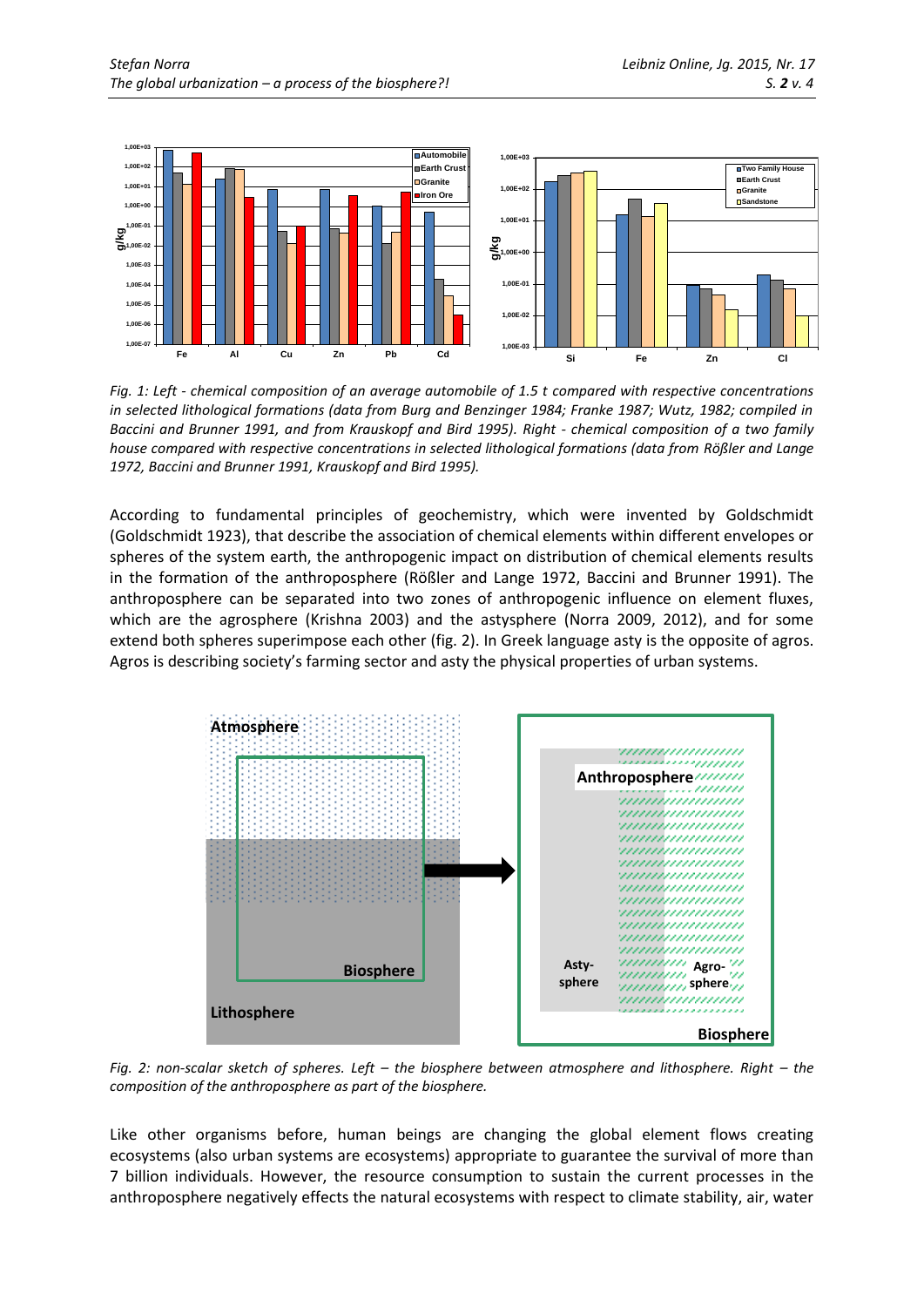and soil quality or biodiversity. For Vernadsky (1965, 1997), an evolution intrinsic solution to overcome this challenge is the evolvement of the noosphere, when human knowledge based development and control of the biosphere replaces uncontrolled and non-sustainable exploitation of the earth's resources (Norra 2014a). Although some knowledge is available on energy consumption and bulk material flows to reach this state; from a geochemical point of view, we are just at the beginning to understand the impact of urban systems on chemical element flows within the Astysphere and the system earth. A fundamental compilation like the "Data of Geochemistry" on elemental composition of rocks published by F.W. Clarke (1908) is urgently needed for urban materials. A more comprehensive knowledge about chemical element flows in urban systems would substantially contribute to a sustainable management of resources comprising the development of concepts for optimization of resource use, urban mining and recycling and the minimization of environmental pollution and destruction (Norra 2014b)

## **Literature**

Angel, S., Sheppard, S.C., Civco, D.L., 2005. The dynamics of global urban expansion. Transport and urban Development Deartment, The World Bank, Washington DC.

Baccini, P., Brunner, P.H., 1991. Metabolism of the anthroposphere. Springer, Berlin.

Baccini, P., Brunner, P.H., 2012. Metabolism of the anthroposphere. second ed. MIT Press Books, Cambridge.

Burg, C., Benzinger, R.V., 1984. Kunststoffe im Automobilbau – eine Herausforderung für das Recycling. in: Thomé-Kozmiensky, K.J. (Ed.), Recycling von Kunststoffen 1. EF-Verlag für Energie- und Umwelttechnik, Berlin.

Clarke, F.W., 1908. The Data of Geochemistry. US Survey Bulletin 330.

Commission of the European Communities, 2001. Strategy for a future Chemicals Policy. COM (2001) 88 final.

Fischer Weltalmanach, 2005. Der Fischer Weltalmanach 2006. Fischer, Frankfurt am Main.

- Fowler, D., Coyle, M., Skiba, U., Sutton, M.A., Cape, J.N., Reis, S., Sheppard, L.J., Jenkins, A. Grizetti, B., Galloway, J.N., Vitousek, P., Leach, A., Bouwman A.F., Butterbach-Bahl, K., Dentener, F., Stevenson, D., Amann, M., Voss, M., 2013. The global nitrogen cycle in the twentyfirst century. Philosophical Transactions of the Royal Society B: Biological Sciences 368 (1621), 20130164.
- Franke, M. 1987. Auto und Umwelt. Entsorgungspraxis 7/8, 336-341.
- Goldschmidt, V.M., 1923. Geochemische Verteilungsgesetze der Elemente. I Allgemeine Betrachtungen. Skrifter Videnskapsselskapet i Kristiana, I. Matematisk-Naturvidenskapelig Klasse 3, 1-17.
- Heinloth, K., 2003. Die Energiefrage. Vieweg, Wiesbaden.
- IMF, 2013. World Economic Outlook. International Monetary Fund, Washington.
- Krauskopf, K.B., Bird, D.K., 1995. Introduction to Geochemistry. third ed. McGraw-Hill, New York.
- Krishna, K.R., 2003. Agrosphere. Science, Enfield.
- Mason, B., 1952. Principles of Geochemistry, second ed., Chapman & Hall, London.
- Norra, S., 2009. The astysphere and urban geochemistry a new approach to integrate urban systems into the geoscientific concept of spheres and a challenging concept for modern geochemistry supporting sustainable development of planet Earth. Environmental Science and Pollution Research 16, 539-545.
- Norra, S., 2012. The astysphere, a geoscientific concept for the urban impact on nature. In. Rauch, S., Morrison, G.M. (ed.). Urban Environment, Springer, Dordrecht, 375-382.
- Norra, S., 2014a. The biosphere in times of global urbanization. Journal of Geochemical Exploration. 147, 52-57.
- Norra, S., 2014b. Urban geochemistry news in brief. Environmental Earth Science 71, 983-990.
- Othomo, Y., Kakegawa, T., Ishida, A., Nagase, T., Rosing, M.T. 2013. Evidence for biogenic graphite in early Archean Isua metasedimentary rocks. Nature Geoscience 7, 25-28.
- Rößler, H.J., Lange, H. 1972. Geochemical Tables. Elsevier, Amsterdam.
- Salvatore, M., Pozzi, F., Ataman, E., Huddleston, B., Bloise, M., 2005. Mapping global urban and rural population distributions. FAO, Rom.
- UNEP, 2012. Sustainable, Resource Efficient Cities Make it Happen! United Nations Environment Programme.